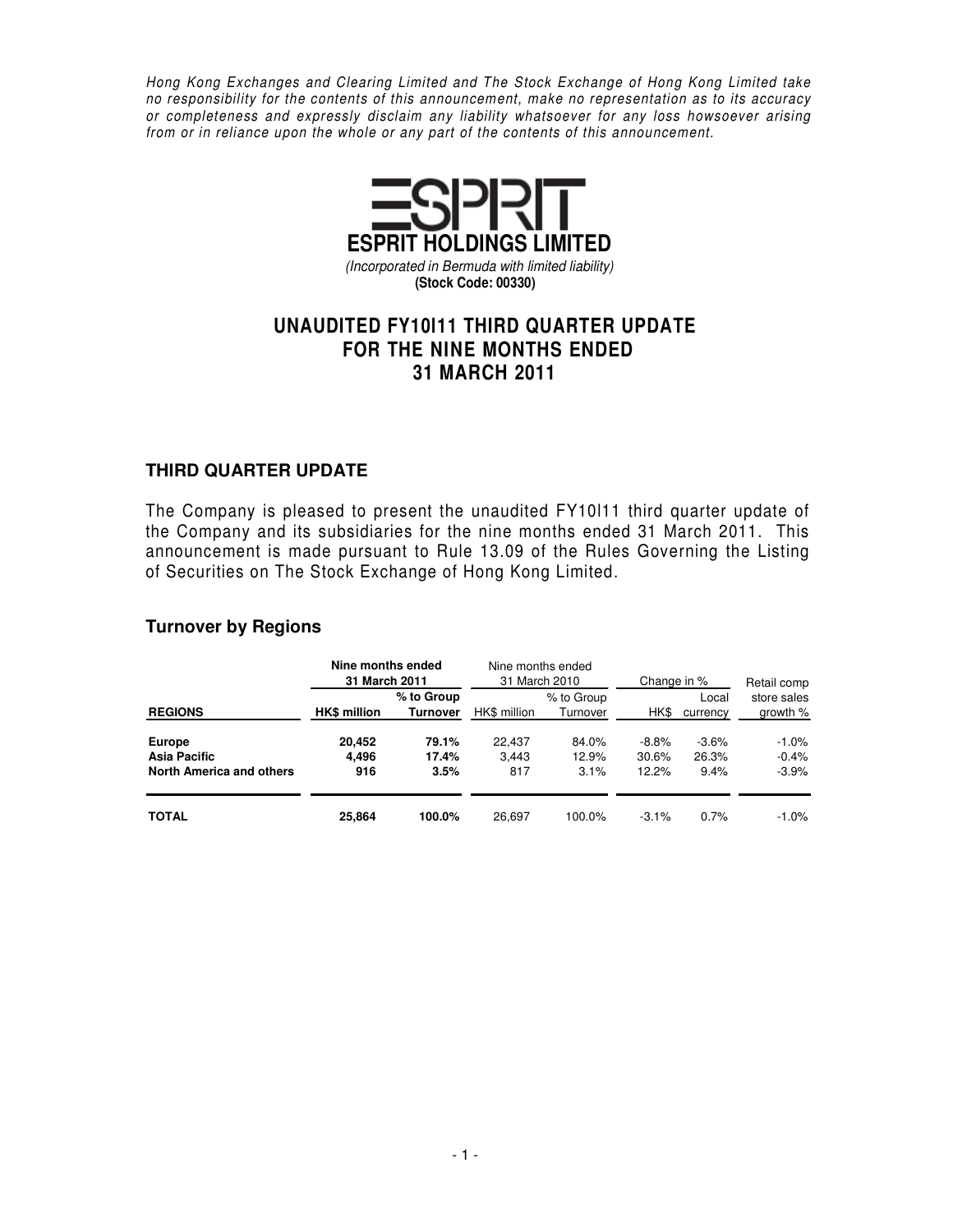#### **Turnover by Key Distribution Channels**

|                                  | Nine months ended               |            | Nine months ended |            |             |          |  |
|----------------------------------|---------------------------------|------------|-------------------|------------|-------------|----------|--|
|                                  | 31 March 2011                   |            | 31 March 2010     |            | Change in % |          |  |
|                                  |                                 | % to Group |                   | % to Group |             | Local    |  |
| <b>KEY DISTRIBUTION CHANNELS</b> | <b>HK\$</b> million<br>Turnover |            | HK\$ million      | Turnover   | HK\$        | currency |  |
| <b>RETAIL</b> #                  | 14,246                          | 55.1%      | 13,593            | 50.9%      | 4.8%        | 8.1%     |  |
| Europe                           | 10,327                          | 39.9%      | 10.880            | 40.8%      | $-5.1%$     | 0.6%     |  |
| Asia Pacific                     | 3,258                           | 12.6%      | 2,142             | 8.0%       | 52.1%       | 45.1%    |  |
| North America                    | 661                             | 2.6%       | 571               | 2.1%       | 15.9%       | 13.1%    |  |
| <b>WHOLESALE</b>                 | 11,440                          | 44.2%      | 12,919            | 48.4%      | $-11.4%$    | $-7.1%$  |  |
| Europe                           | 10,102                          | 39.1%      | 11.524            | 43.2%      | $-12.3%$    | $-7.5\%$ |  |
| Asia Pacific                     | 1.202                           | 4.6%       | 1.270             | 4.7%       | $-5.3%$     | $-5.1%$  |  |
| North America and others         | 136                             | 0.5%       | 125               | 0.5%       | 8.3%        | 3.1%     |  |
| <b>LICENSING AND OTHERS</b>      | 178                             | 0.7%       | 185               | 0.7%       | $-3.6%$     | $-3.2%$  |  |
| TOTAL                            | 25,864                          | 100.0%     | 26.697            | 100.0%     | $-3.1%$     | 0.7%     |  |

# Retail sales includes sales from e-shop in countries where available

#### **Turnover by Product Divisions**

|                                        | Nine months ended<br>31 March 2011 |                                  | Nine months ended<br>31 March 2010 |                                 | Change in %                              |                                      |  |
|----------------------------------------|------------------------------------|----------------------------------|------------------------------------|---------------------------------|------------------------------------------|--------------------------------------|--|
| <b>PRODUCT DIVISIONS</b>               | <b>HK\$ million</b>                | % to Group<br><b>Turnover</b>    | HK\$ million                       | % to Group<br>Turnover          | HK\$                                     | Local<br>currency                    |  |
| casual<br>edc<br>collection<br>others* | 11,821<br>6.292<br>2,820<br>4,931  | 45.7%<br>24.3%<br>10.9%<br>19.1% | 12,602<br>6.341<br>2.507<br>5.247  | 47.2%<br>23.7%<br>9.4%<br>19.7% | $-6.2\%$<br>$-0.8%$<br>12.5%<br>$-6.0\%$ | $-2.8%$<br>3.8%<br>16.1%<br>$-2.1\%$ |  |
| <b>TOTAL</b>                           | 25,864                             | 100.0%                           | 26.697                             | 100.0%                          | $-3.1\%$                                 | 0.7%                                 |  |

\* Others include accessories, kids, shoes, bodywear, sports, de. corp, red earth, salon, licensing income & licensed products like timewear, eyewear, jewellery, bed & bath, houseware, etc.

## **Key Distribution Channels by Regions**

| As at 31 March 2011                                                                    | <b>RETAIL</b>    |                              |                          |                                   |                  |  |  |  |  |  |  |
|----------------------------------------------------------------------------------------|------------------|------------------------------|--------------------------|-----------------------------------|------------------|--|--|--|--|--|--|
|                                                                                        |                  | Comp Stores**                |                          |                                   |                  |  |  |  |  |  |  |
| <b>REGIONS</b>                                                                         | No. of<br>stores | Sales area<br>sqm            | Net<br>opened<br>stores* | Net:<br>change in<br>sales area*! | No. of stores    |  |  |  |  |  |  |
| <b>ESPRIT</b><br>(excl Red Earth and Salon)<br>Europe<br>Asia Pacific<br>North America | 414<br>628<br>93 | 245,991<br>114,054<br>34.257 | (5)<br>6<br>11           | 1.1%<br>2.0%<br>12.2%             | 288<br>334<br>57 |  |  |  |  |  |  |
| <b>TOTAL</b>                                                                           | 1,135            | 394,302                      | 12                       | 2.2%                              | 679              |  |  |  |  |  |  |

\* Net change from 30 June 2010

\*\* All e-shops within Europe are shown as 1 comparable store in Europe and the e-shop in U.S. is shown as 1 comparable store in North America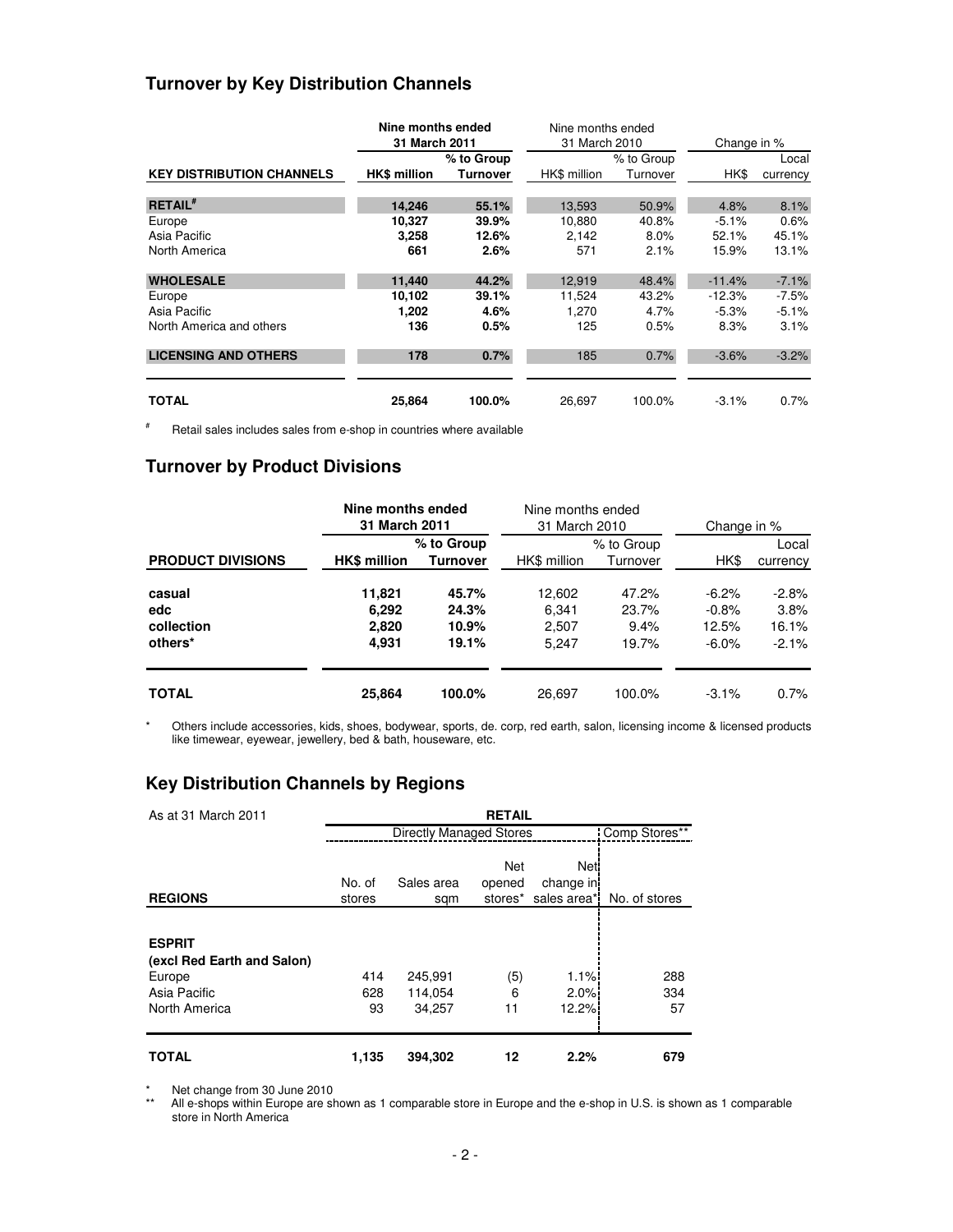### **Key Distribution Channels by Regions (continued)**

| As at 31 March 2011                                                                | WHOLESALE (controlled space only) |                    |                                                                                        |                         |                |                  |                                                                                            |                         |       |                   |                                                                     |                   |                  |                    |                       |                                    |
|------------------------------------------------------------------------------------|-----------------------------------|--------------------|----------------------------------------------------------------------------------------|-------------------------|----------------|------------------|--------------------------------------------------------------------------------------------|-------------------------|-------|-------------------|---------------------------------------------------------------------|-------------------|------------------|--------------------|-----------------------|------------------------------------|
| Franchise stores                                                                   |                                   |                    |                                                                                        |                         | Shop-in-stores |                  |                                                                                            | <b>Identity Corners</b> |       |                   |                                                                     | Total             |                  |                    |                       |                                    |
| <b>REGIONS</b>                                                                     | No. of<br>stores                  | Sales area<br>sam  | Net opened<br>stores/<br>Reclassification <sup>#*</sup> sales area <sup>*</sup> stores | Net<br>change in No. of |                | Sales area       | Net opened<br>stores/<br>sqm Reclassification <sup>#*</sup> sales area <sup>*</sup> stores | Net<br>change in No. of |       | Sales area<br>sam | Net opened<br>stores/<br>Reclassification <sup>#*</sup> sales area* | Net<br>change in  | No. of<br>stores | Sales area<br>sam  | Net opened<br>stores* | Net<br>change<br>in sales<br>area' |
| <b>ESPRIT</b><br>(excl Red Earth and Salon)<br>Europe <sup>®</sup><br>Asia Pacific | 1.123<br>1,006                    | 282.774<br>127,503 | (26)<br>184                                                                            | 0.2%<br>10.4%           | 4,890<br>135   | 193,221<br>3,592 | (127)<br>(116)                                                                             | $-3.3%$<br>$-63.2%$     | 4,691 | 104,241           | (353)<br>(3)                                                        | $-8.7%$<br>100.0% | 10,704<br>1.141  | 580,236<br>131,095 | (506)<br>65           | $-2.7%$<br>4.6%                    |
| <b>TOTAL</b>                                                                       | 2,129                             | 410,277            | 158                                                                                    | 3.1%                    | 5,025          | 196,813          | (243)                                                                                      | -6.1%                   | 4,691 | 104.241           | (356)                                                               | $-8.7\%$          | 11,845           | 711,331            | (441)                 | $-1.4%$                            |

\* Net change from 30 June 2010<br>^ With the roll out of the SAP program for the wholesale business, the Group has tightened the definitions of inactive accounts, resulting in the restatement of wholesale POS and controlled s the POS numbers of franchise stores, shop-in-stores and identity corners in Europe were restated to 1,149, 5,017 and 5,044 respectively and the opening balances of the wholesale controlled space of franchise stores, shop-in-stores and identity corners in Europe were restated to 282,297m<sup>2</sup>, 199,722m<sup>2</sup> and 114,166m<sup>2</sup> respectively. Consequently, the opening balances of franchise stores, shop-in-stores and identity corners for the Grou were restated to 1,971, 5,268 and 5,047 respectively and the opening balances of the wholesale controlled space of franchise stores, shop-in-stores and identity corners for the Group were restated to 397,787m<sup>2</sup>, 209,487 $m^2$  and 114,226 $m^2$  respectively.

\* With the acquisition of the remaining interest in the former China Joint Venture, concession spaces previously considered wholesale were reclassified as retail and franchise stores. As a result of this, the 3 identity co in Peru were also classified as shop-in-stores and the 118 shop-in-stores in Thailand, India, Indonesia, Vietnam, the Middle East and Mongolia were reclassified as franchise stores during this period to be consistent with rest of the Group.